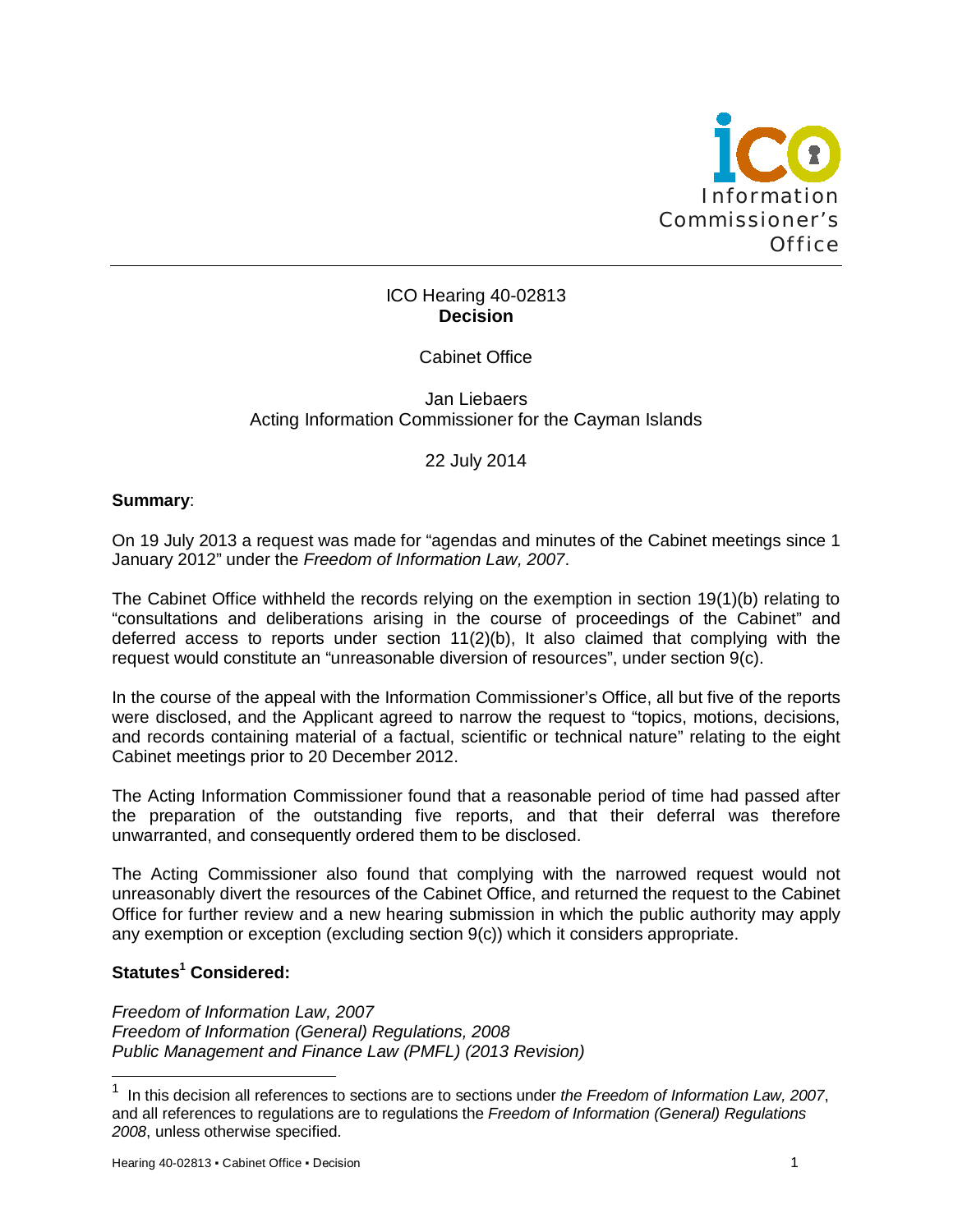## **Contents:**

# **A. INTRODUCTION**

- [1] On 19 July 2013 the Applicant made a request for "agendas and minutes of the Cabinet meetings since 1 January 2012" under the *Freedom of Information Law* 2007 (FOI Law).
- [2] On 14 august 2013 the Cabinet Office refused access, relying on sections  $19(1)(a)$  and (b), respectively exempting from disclosure a record which contains (a) "opinions, advice or recommendations prepared for", and (b) "a record of consultations or deliberations arising in the course of", proceedings of the Cabinet.
- [3] The Applicant requested an internal review and the Cabinet Secretary responded on 13 September 2013, confirming the same exemptions, and also claiming that disclosure would be an unreasonable diversion of resources pursuant to section 9(c).
- [4] On 14 September 2013 the matter was appealed to the Information Commissioner under section 42(1). The Information Commissioner's Office (ICO) accepted the appeal on 1 October 2013.
- [5] In the course of the ICO's pre-hearing investigation the request was narrowed down to "minutes from the eight Cabinet meetings prior to December  $20<sup>th</sup>$ , 2012". On 23 October 2013, the Applicant agreed to exclude the following from the request:
	- a. meeting agendas.
	- b. discussions between Cabinet members or other meeting participants;
	- c. how individuals voted;
	- d. "records specifically exempted from disclosure by section 19(1)".
- [6] The Applicant narrowed the request to the following "sections of the minutes":
	- e. topics;
	- f. motions;
	- g. decisions;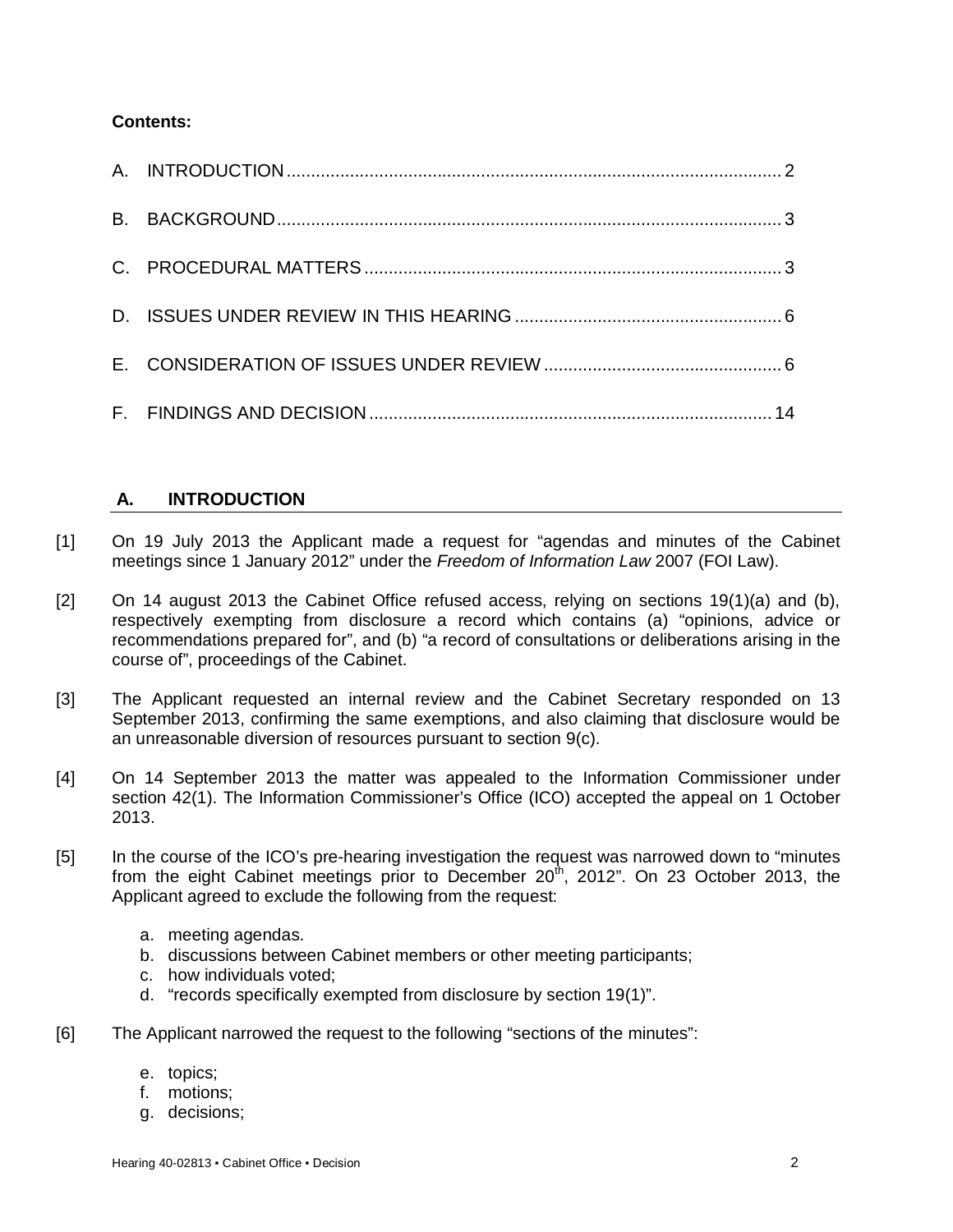- h. "records referred to in section 19(2) of the FOI Law, i.e. records containing material of a factual, scientific or technical nature."
- [7] On 20 December 2013 the Applicant was informed that 39 reports fell into the category of point (h) above. The Cabinet Office provided internet links to 27 of these, and 5 more were disclosed directly to the Applicant. This left an additional 7 documents in relation to which section 11(2) (deferral) was invoked. Two of these have now also been disclosed, leaving five reports subject to the claim of deferral.
- [8] On 17 January 2014 the Cabinet Office followed up with a further response to the narrowed request, continuing to rely on section 19(1)(b) in relation to the request for "topics" and "decisions", and confirming its claim that responding to the request would unreasonably divert its resources under section 9(c). The Cabinet Office also confirmed that there were no "motions" held in relation to Cabinet minutes.
- [9] The dispute between the Applicant and the public authority could not be resolved amicably, and the matter proceeded to a formal hearing on 21 January 2014.

## **B. BACKGROUND**

- [10] The Cabinet Office coordinates the weekly meetings of Government ministers and is responsible for the records of Cabinet and Cabinet Working Committees. The Cabinet Secretary attends Cabinet meetings as a non-voting member.
- [11] The Cabinet Office is also responsible for a number of cross-governmental policy areas, as reflected in its internal structure which includes a number of sections and departments whose work has a cross-governmental scope.

# **C. PROCEDURAL MATTERS**

Unreasonable diversion of resources and narrowing of the request:

- [12] In his internal review decision of 13 September 2013, the Cabinet Secretary invoked the exception in section 9(c), relating to the unreasonable diversion of resources.
- [13] Regulation 10(1) specifies what steps must be taken when applying this exception. These involve two initial steps, namely:

*(a) explaining how the request is likely to unreasonably divert resources; and*

*(b) inviting consultation with a view to narrowing the request.*

The remainder of regulation 10 provides further details.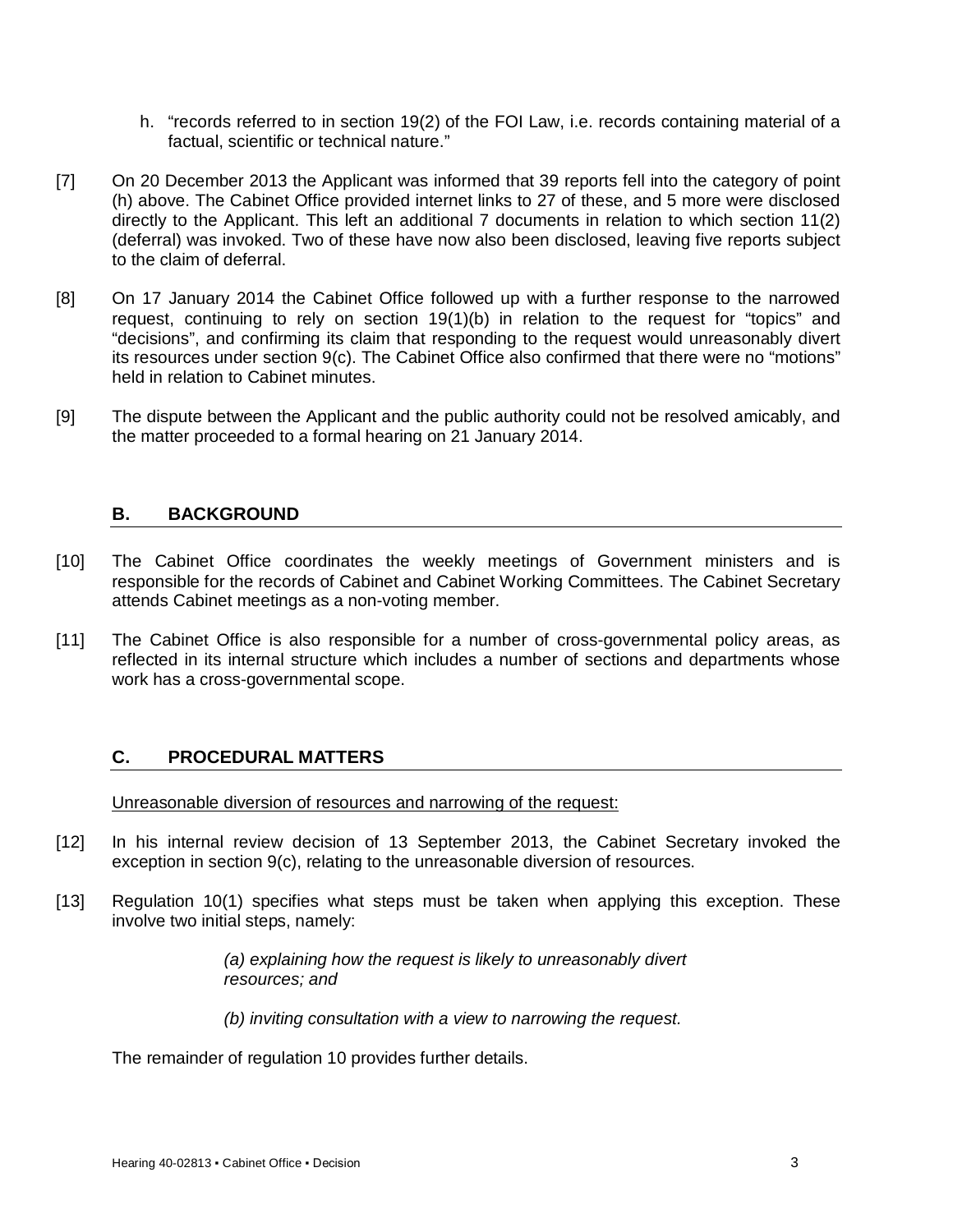- [14] While the Cabinet Secretary did provide some details as to how the request is likely to divert resources, he did not invite consultation with the Applicant in order to narrow down the request, as he was required to do.
- [15] The narrowing of the request did not occur until the matter had been appealed and the ICO negotiated a narrower scope on 23 October 2013. This omission on the part of the Cabinet Office delayed the resolution of this matter by several months, which is not acceptable and must be avoided in the future.

Hearing submissions:

[16] The Cabinet Office supplied an initial and reply submission, but the Applicant provided a reply submission only. On 27 May 2014, after the hearing had commenced, the Cabinet Office sought to have the appeal dismissed on the basis that the Applicant had not made an initial submission, and that

> *…whilst the burden of proof lies with the public authority, the appeal was filed by the appellant and his grounds for filing the appeal need to be stated. A mere request for an appeal is insufficient and makes a mockery of the appeal process. It is trite law that the appellant should make out his case in order for the respondent to know what to answer to. His failure to do this is in effect a breach of natural justice as the respondent is unaware of the case that is being made against him.*

- [17] I reject this argument, since it is plainly obvious what is required of a public authority in an appeal under section 42, and specifically of the Cabinet Office in this particular appeal.
- [18] The legal context is provided by the following sections:
	- Section 6(1) establishes a general right to access Government records, except where these records are exempted in the FOI Law.
	- Section 6(3) states that an applicant is not required to give any reason for requesting access to a record.
	- Section 7(5) requires that when a public authority responds to an application under the FOI Law, it must state its decision and provide reasons for any withholding or deferral of access.
	- Section 42(1) provides an applicant the right to make an appeal, when the other means of redress have been exhausted. It does not require that the applicant provide reasons for the appeal.
	- Section 43(2) places the burden of proof in any appeal on the public authority to show that it acted in accordance with its obligations under the Law.
- [19] The FOI Law provides that all Government records are to be disclosed upon request, unless they are exempted or excluded from the application of the Law. When an applicant's request for access to a record is denied, the public authority which is dealing with the request is required to meet its obligations under sections 6(1) and 7(5) by giving reasons for withholding the records in whole or in part. Specifically in an appeal, the burden of proof is squarely on the public authority to demonstrate its lawful reasons for withholding a record. It is not for the applicant to argue why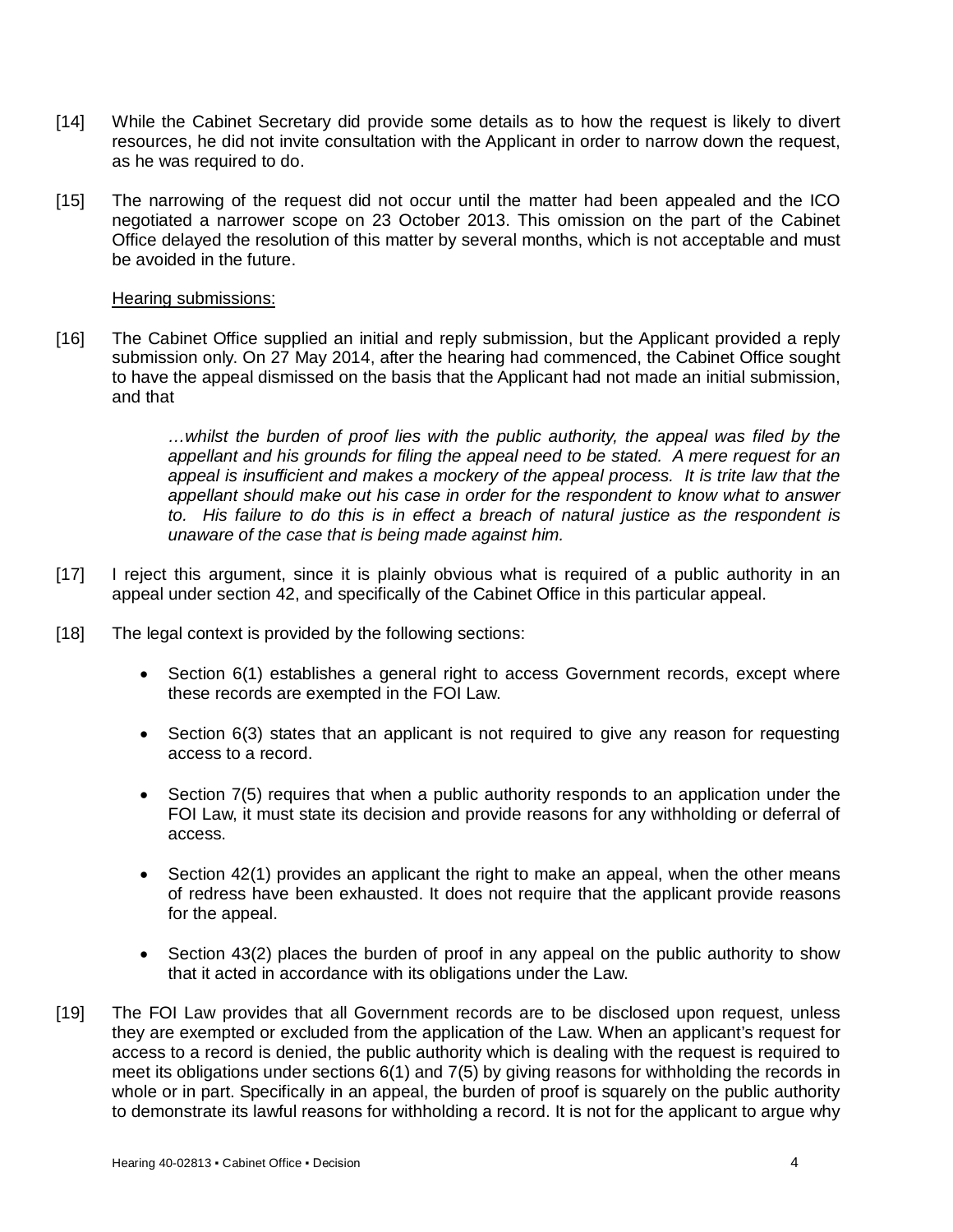a record should be disclosed, but for the public authority to demonstrate why it should not, if it is so minded.

[20] Although an applicant is invited to provide further details to help his case, he is not obligated under the FOI Law to do so in order for the appeal to proceed. As the Information Commissioner has stated in numerous hearing decisions,

> *While it is helpful for any applicant to put forward arguments to support their position, it is important to note that as per section 43(2) of the FOI Law, in any appeal under section 42, the burden of proof is on the public or private body to show that it acted in accordance with its obligations under the FOI Law.*

- [21] In the present case, the Applicant has made it clear throughout the case that he wishes to gain access to the requested records, and the Cabinet Office is withholding a significant portion of the records requested, for the stated reasons. The request for the records and the Cabinet Office's refusal have both been indicated in the ICO's Receipt of Appeal letter of 1 October 2013 and in the Hearing Fact Report agreed by both parties on 3 April 2014. The basis of the appeal is therefore clear, and a submission from the Applicant is not required.
- [22] It is also clear that the Cabinet Office owes the Applicant an explanation of the lawful reasons for withholding access. In the context of the present hearing the correct vehicle for communicating these is the public authority's hearing submission. There is therefore no question of ambiguity when an applicant does not provide a submission, as claimed by the Cabinet Office, and the present appeal is correctly constituted, and will proceed on this basis.

#### The scope of the request:

- [23] There was some confusion whether meeting agendas continue to be included within the scope of the request. The Applicant withdrew the request for agendas on 23 October 2013, but at the same time explicitly included "meeting topics" in the narrowed request. The Applicant's reply submission clarifies that he wishes meeting agendas included within the scope of the hearing.
- [24] Since the Cabinet office has made arguments regarding agendas, it is clear that it was not in doubt whether agendas were to be included, and I will allow the inclusion of meeting agendas within the scope of the request, whether they are called "meeting topics", "agendas" or otherwise.
- [25] The Applicant's reply submission also belatedly reverses the narrowing of the request, saying:

*Unless the Commissioner finds that it would truly be an "unreasonable diversion" to produce records from January 2012 –July 2013, I would like to have the records from that entire time period, not just the meetings prior to December 20, 2012.* 

[26] I do not approve of this approach. The ICO expends a lot of resources on the investigation, mediation and hearing of each appeal, and the process is not well served by uncertainty, either in the form of a public authority claiming late exemptions, or an applicant changing his mind about the scope of the request at the last possible time. The current appeal will proceed on the basis of the narrowed request as agreed between the parties on 23 October 2013, and as documented in the Notice of Hearing and Fact Report. If the Applicant wishes to make a request for the records of the entire time period, he may file a new request.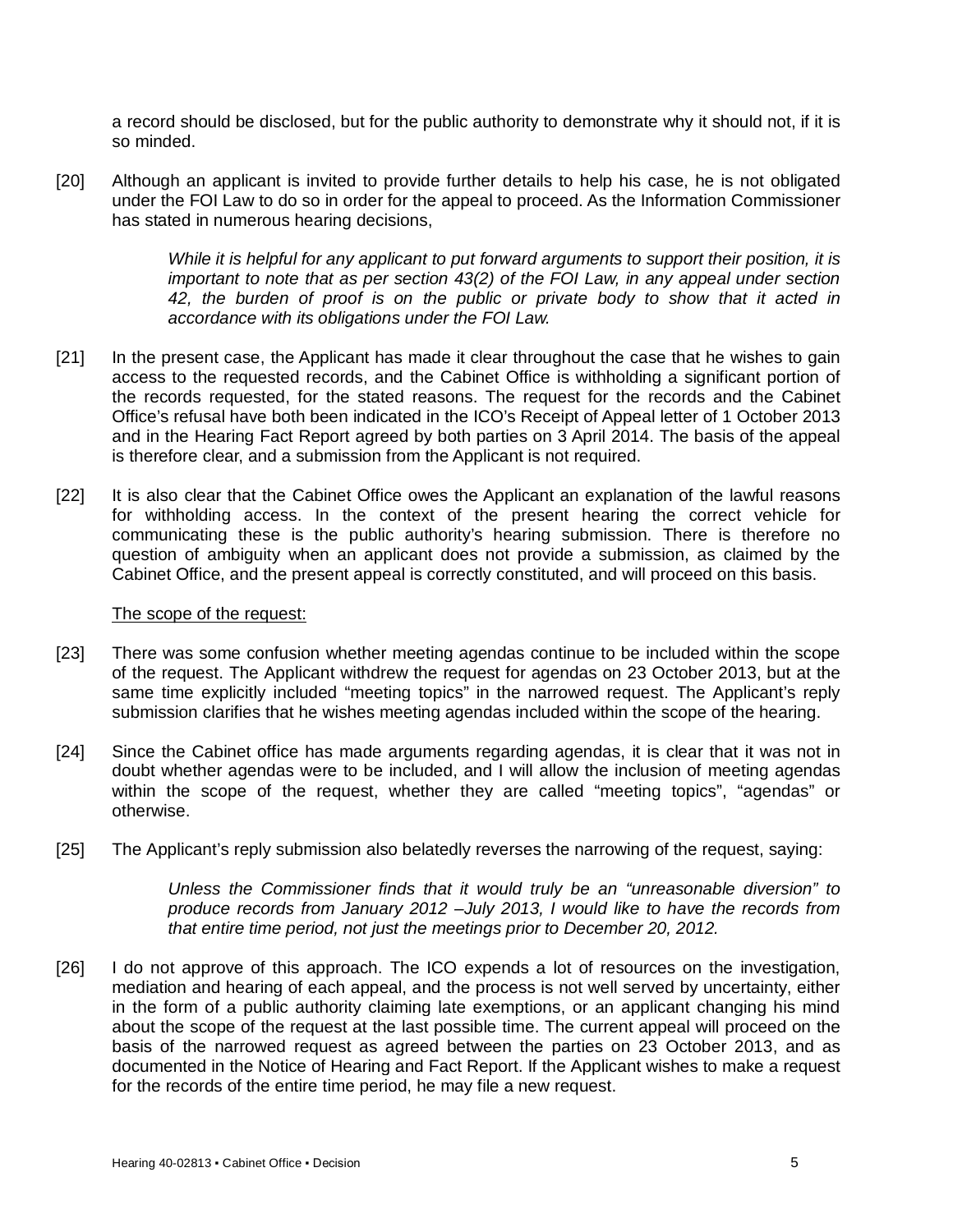### **D. ISSUES UNDER REVIEW IN THIS HEARING**

- [27] The issues that need to be decided in this hearing are:
	- **1. Whether the deferral in section 11(2) was correctly applied to seven reports provided to Cabinet during the eight meetings prior to 20 December 2012.**
	- **2. Whether compliance with the Applicant's request in regard to the records of topics discussed, and decisions taken, in the course of eight Cabinet meetings prior to 20 December 2012 would unreasonably divert the Cabinet Office's resources in accordance with section 9(c).**
	- **3. Whether disclosure of the records of topics discussed, and decisions taken, in the course of eight Cabinet meetings prior to 20 December 2012 are exempt by reason of section 19(1)(b).**

### **E. CONSIDERATION OF ISSUES UNDER REVIEW**

**Issue 1: Whether the deferral in section 11(2) was correctly applied to seven reports provided to Cabinet during the eight meetings prior to 20 December 2012.** 

- [28] Section 11(2) provides:
	- *(2) A public authority may defer the grant of access to a record-*

*(a) if publication of the record within a particular period is required under the provisions of any enactment, until the expiration of that period;*

*(b) if the record was prepared for presentation to the Legislative Assembly or for the purpose of being made available to a particular person or body, until the expiration of a reasonable period after its preparation for it to be so presented or made available to that person or body;* 

*(c) if the premature release of the record would be contrary to the public interest, until the occurrence of any event after which or the expiration of any period beyond which, the release of the record would not be contrary to the public interest.*

#### The position of the public authority:

- [29] In its submission, the Cabinet Office clarifies that the seven reports in question consist of five financial reports, one report on the National Housing Development Trust (NHDT), and one report on the construction of houses under the Affordable Housing Initiative (AHI).
- [30] The latter two reports were disclosed in the course of the hearing, and are therefore no longer at issue.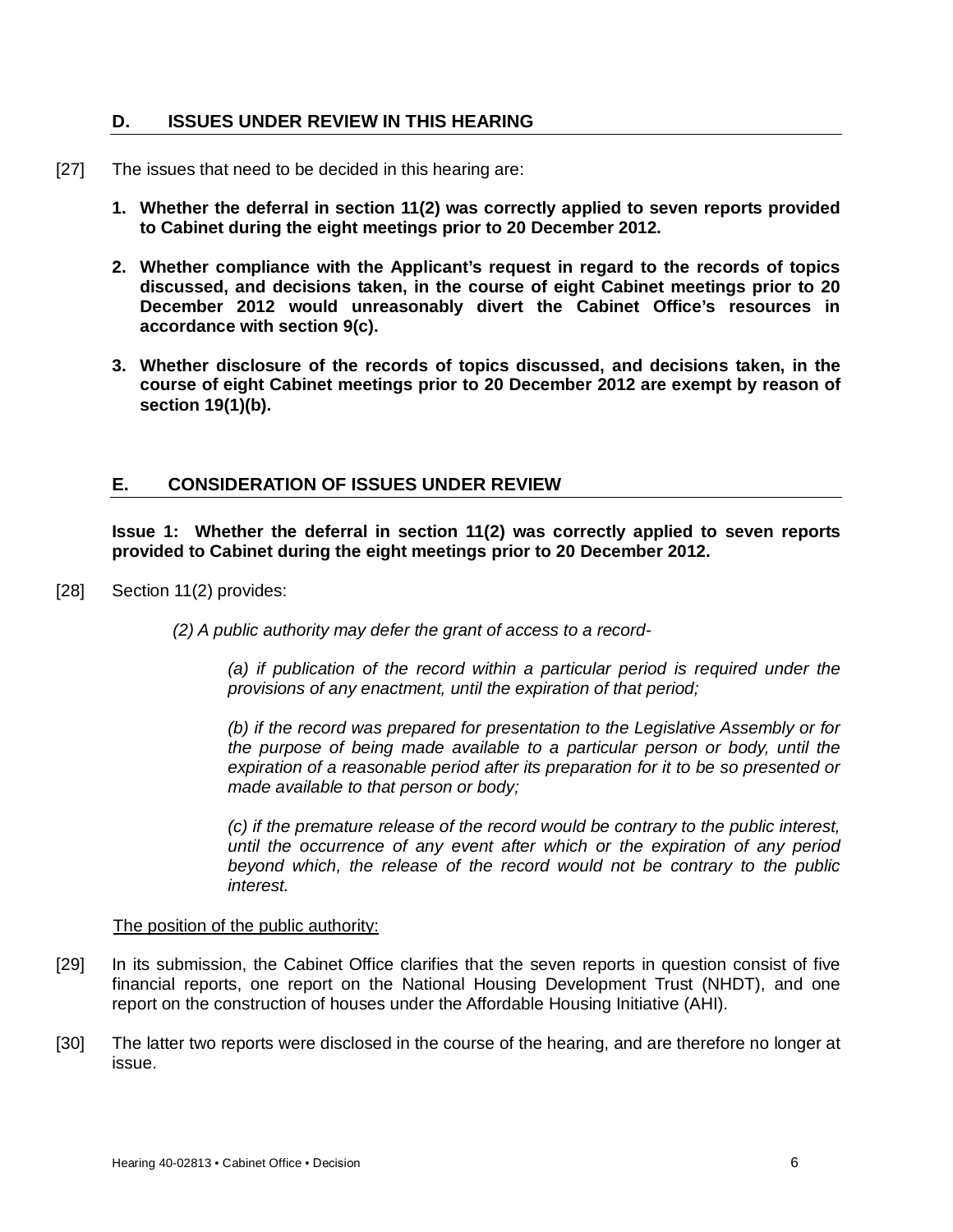- [31] The Cabinet Office has not claimed that section 11(2)(a) applies, and section 11(2)(c) was only claimed in respect of the NHDT report which has now been disclosed. Therefore, only section 11(2)(b) needs to be considered in relation to the five remaining financial reports.
- [32] Two of the five reports relate respectively to the Portfolio of the Civil Service and the Cabinet Office itself, and cover the financial year which ended in June 2012. The other three relate to the Tourism Attractions Board (TAB) and cover the years 2007, 2008 and 2009, although they are claimed to have been prepared for tabling in the Legislative Assembly (LA) as late as 2012.
- [33] Section 11(2)(b) is being relied on in relation to all five documents: the Cabinet Office does not believe that a reasonable period has expired, but does not provide any further reasoning to support this claim or state what a reasonable amount of time might be in its opinion.

### The position of the Applicant:

[34] In his reply submission, the Applicant questions whether "Cabinet is justified in deferring access to records dating back to as early as 2007", since "access delayed is access denied".

### Discussion:

- [35] Before proceeding with my discussion of the five outstanding report, I want to clarify that, in my opinion, the reasons provided by the Cabinet Office for initially deferring the NHDT report under section 11(2)(c) were incorrectly formulated. The Cabinet Office stated that disclosure of the report would be contrary to the public interest as it would result in the "dissemination of information that had not had the benefit of further review and reassessment by the Auditor General". The review by the Auditor General was being conducted "with the intention of making necessary corrections". However, when the ICO contacted the Office of the Auditor General (OAG), it was clear that the auditors never intended to make any corrections, and that the data would not be altered. The OAG subsequently published the report on its website without any changes being made. I would urge the Cabinet Office, and all public authorities that present arguments on the applicability of provisions of the FOI Law, to make sure that their arguments are factually correct.
- [36] The five outstanding financial reports in question are:
	- 1. Deputy Governor Financial Statements of the Portfolio of the Civil Service for the year ended  $30<sup>th</sup>$  June 2012;
	- 2. Ministry of Finance Tourism and Development (MFTD) Financial Statements of Cabinet Office for the year ended  $30<sup>th</sup>$  June 2012;
	- 3. MFTD Financial Statements of TAB for the year ended  $30<sup>th</sup>$  June 2007;
	- 4. MFTD Financial Statements of TAB for the year ended  $30<sup>th</sup>$  June 2008;
	- 5. MFTD Financial Statements of TAB for the year ended  $30<sup>th</sup>$  June 2009

#### Items 1 and 2:

[37] The first two reports (items 1 and 2 above) are subject to section 44 of the *Public Management and Finance Law (PMFL) (2013 Revision)*, which requires that,

> *44. (1) An annual report of a ministry or portfolio shall be presented to the Governor in Cabinet for review within four calendar months after the end of each financial year.*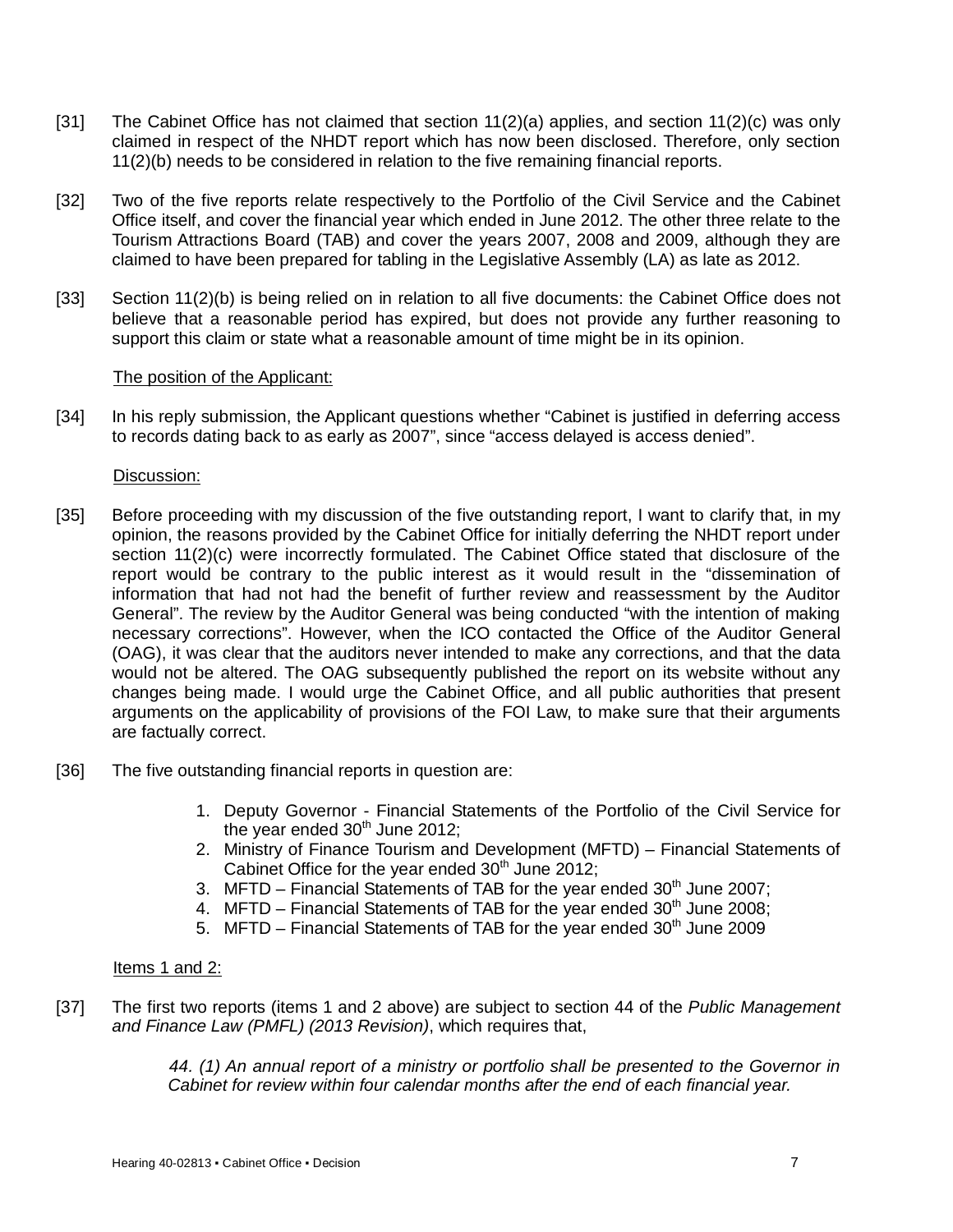The annual report in question includes financial statements by virtue of section 44(2) of the PMFL.

[38] The presentation of the financial statements is governed by subsection 44(5) which requires that,

> *(5) The annual report of each ministry or portfolio shall be presented by the relevant minister or official member to the Legislative Assembly to review at the same time as the Government annual report is presented in accordance with section 29 [of the PMFL].*

[39] Sections 29(1) and (4) of the PMFL require the following:

*29. (1) No later than five months and two weeks after the end of each financial year, the Governor in Cabinet shall gazette a Government annual report for that financial year.*

*(4) At the earliest possible date after the gazettal of an annual report under subsection (1), a member of the Governor in Cabinet appointed by the Governor in Cabinet to do so on their behalf shall present the annual report to the Legislative Assembly to review.*

- [40] There are therefore clear timelines for the publishing and presentation of financial statements to the LA, which, according to the Cabinet Office's own submission, have not been met and are now about a year and a half over due.
- [41] I consider a year and a half since the reports were due to be presented to the LA, to be more than a reasonable period of time. Consequently, I do not agree with the Cabinet Office's deferral of access under section 11(2)(b).

Items 3, 4, and 5:

[42] In parallel, the last three of the financial statements (items 3, 4 and 5 above) relate to the TAB, which, as a statutory authority, is subject to section 52(5) of the PMFL, which states:

> *(5) The annual report of each authority or company shall be presented to the Legislative Assembly four months and two weeks after the end of the financial year or on the first sitting day thereafter by the relevant minister or official member.*

The annual report in this regard includes the financial statements by virtue of section 52(2) of the PMFL.

- [43] Again, the lawful timelines have not been met. In the first place, on the basis of the Cabinet Office's submission, the reports appear not to have been created after the end of the respective financial years (i.e. 2007, 2008 and 2009) as required, but in the latter part of 2012. Secondly, even based on their creation date, more than a reasonable period of time has passed to allow the reports to be presented to the LA, as required under the PMFL.
- [44] **Consequently, I do not agree with the Cabinet Office's arguments for deferral of any of the five financial reports under section 11(2)(b), as I consider that more than a reasonable period of time after the reports' preparation has passed for their publication and presentation to the LA.**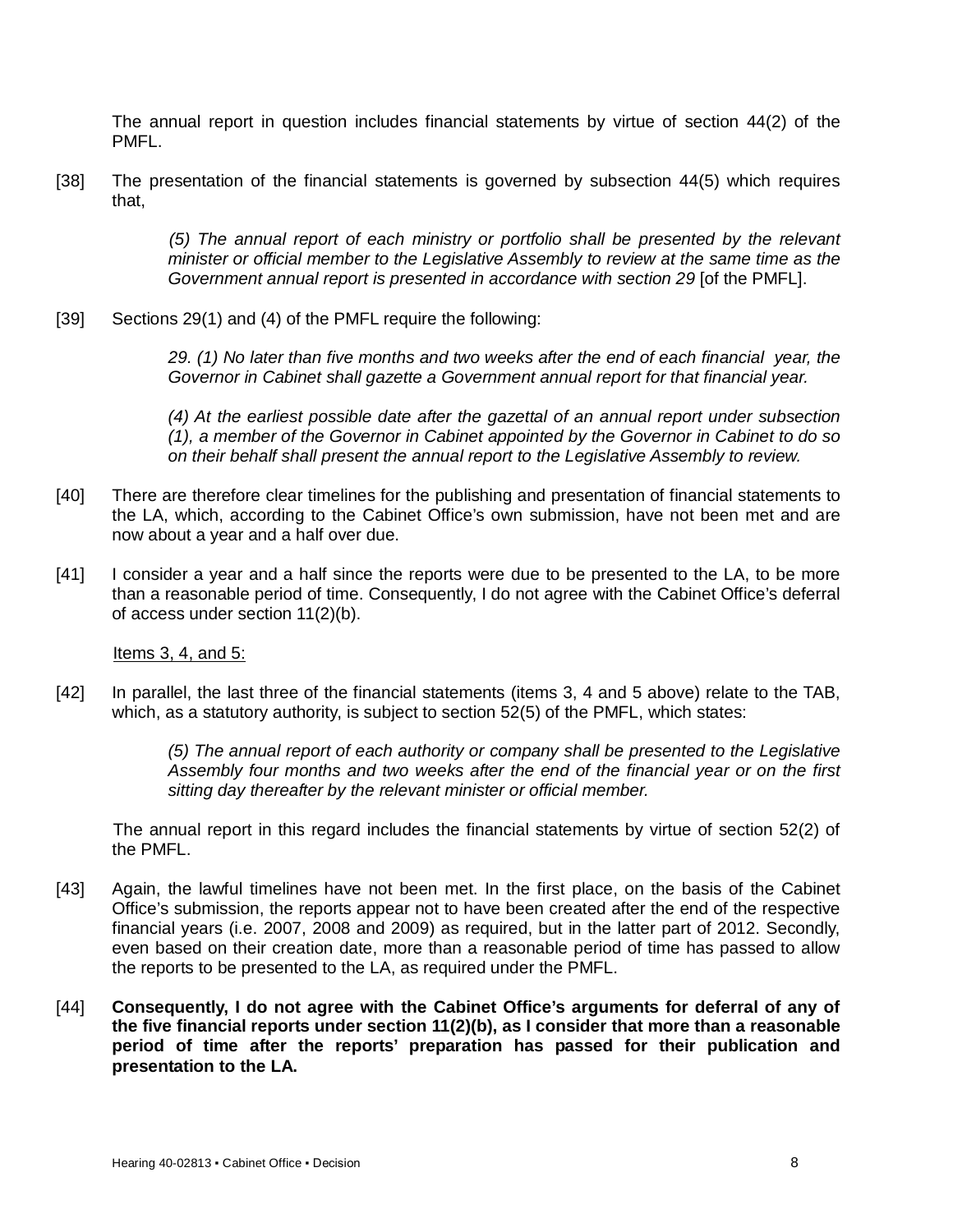**Issue 2: Whether compliance with the Applicant's request for records of topics discussed, and decisions taken, in the course of eight Cabinet meetings prior to 20 December 2012 would unreasonably divert the Cabinet Office's resources in accordance with section 9(c).**

[45] Section 9(c) provides:

*9. A public authority is not required to comply with a request where-*

*… (c) compliance with the request would unreasonably divert its resources;*

[46] **Regulation 10 provides:** 

*…*

*10. (1) Before a public authority makes a decision to refuse access under section 9 (c) of the Law (on the basis that the request would unreasonably divert its resources) the information manager shall send written communication to the applicant-*

*(a) explaining how the request is likely to unreasonably divert resources; and*

*(b) inviting consultation with a view to narrowing the request.*

*(2) Written communication sent under paragraph (1) automatically suspends the thirty-day period referred to in section 7 (4) of the Law (for responding to the application) until the date when the applicant agrees to narrow the request to such extent as may be agreed by the public authority.*

*(3) The information manager shall make a determination on "unreasonable diversion of resources" on a case by case basis and for this purpose-*

*(a) the resources to be considered are the existing resources of the public authority reasonably required to process the request consistent with attendance to other priorities including-*

> *(i) identifying, locating or collating the records within the public authority's filing systems; and (ii) deciding whether to grant, refuse or defer access to the records or edited copies including resources to be used in examining the records, consulting with any person or body, making copies (or edited copies) of the records, notifying the applicant of any interim or final decision on the request and any other matters; and*

*(b) the types of factors which shall be considered to determine whether the diversion of resources would be unreasonable include-*

*(i) the nature and size of the public authority;*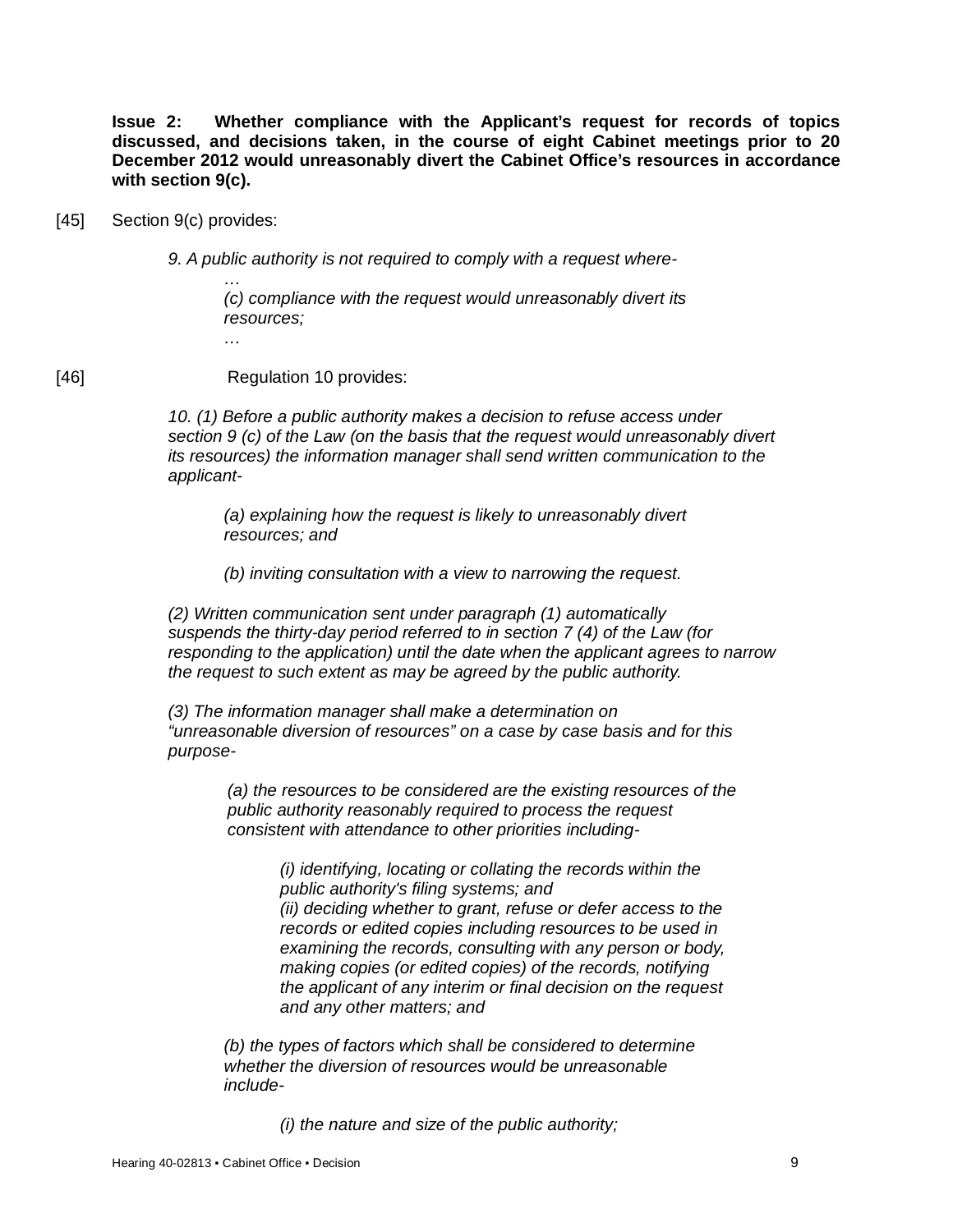*(ii) the number, type and volume of records falling within the request; and*

*(iii) the work time involved in fully processing the request.*

*(4) In this regulation, a reference to the time spent by a public authority in searching for, locating or collating a record within a public authority's filing system or otherwise spent in processing the application does not include-*

*(a) where the record is not found in the place in which, according to the filing system of the public authority (referred to in this regulation as the "relevant filing system") it ought to be located, any time other than such time as would have been spent by the public authority in searching for or retrieving the record if the record had been found in that place; or*

*(b) where the relevant filing system ought reasonably to have indicated, but does not indicate, the place in which the record is located, any time other than such time as would have been spent by the public authority in searching for or retrieving the record if the relevant filing system had indicated the place in which the record is located and the record had been found in that place.*

### The position of the public authority:

- [47] The Cabinet Office states that the responsive records contain a wide range of exempted and excluded information in a large volume of records including "close to 200 documents". It asserts that processing the request would involve reviewing each of these records, and conferring with the various ministries and portfolios involved in the matters raised before the Cabinet, "as the Information Manager would not possess sufficient knowledge on the subject matter of each record."
- [48] Furthermore, the Cabinet Office claims that the insufficiency of its human resources is further aggravated by its constitutional role. Properly responding to the FOI request "would create a significantly negative impact on its ability to carry out its constitutional mandate". Therefore, the Cabinet Office believes that section 9(c) is engaged, and that responding to the request would be an unreasonable diversion of resources.
- [49] The Cabinet Office does not provide any more specific reasons or further quantify its reasoning, in order to back up its reliance on section 9(c).

#### The position of the Applicant:

- [50] The Applicant argues that the Cabinet Office has diverted more resources to withholding the information during the past year, than it would have taken to "simply fulfill the request in the first place", and rejects the application of section 9(c).
- [51] The Applicant says he narrowed the request as a goodwill gesture, but is frustrated that this spirit was "asymmetrical" and the Cabinet Office did not reciprocate by showing a willingness to respond to the narrowed request.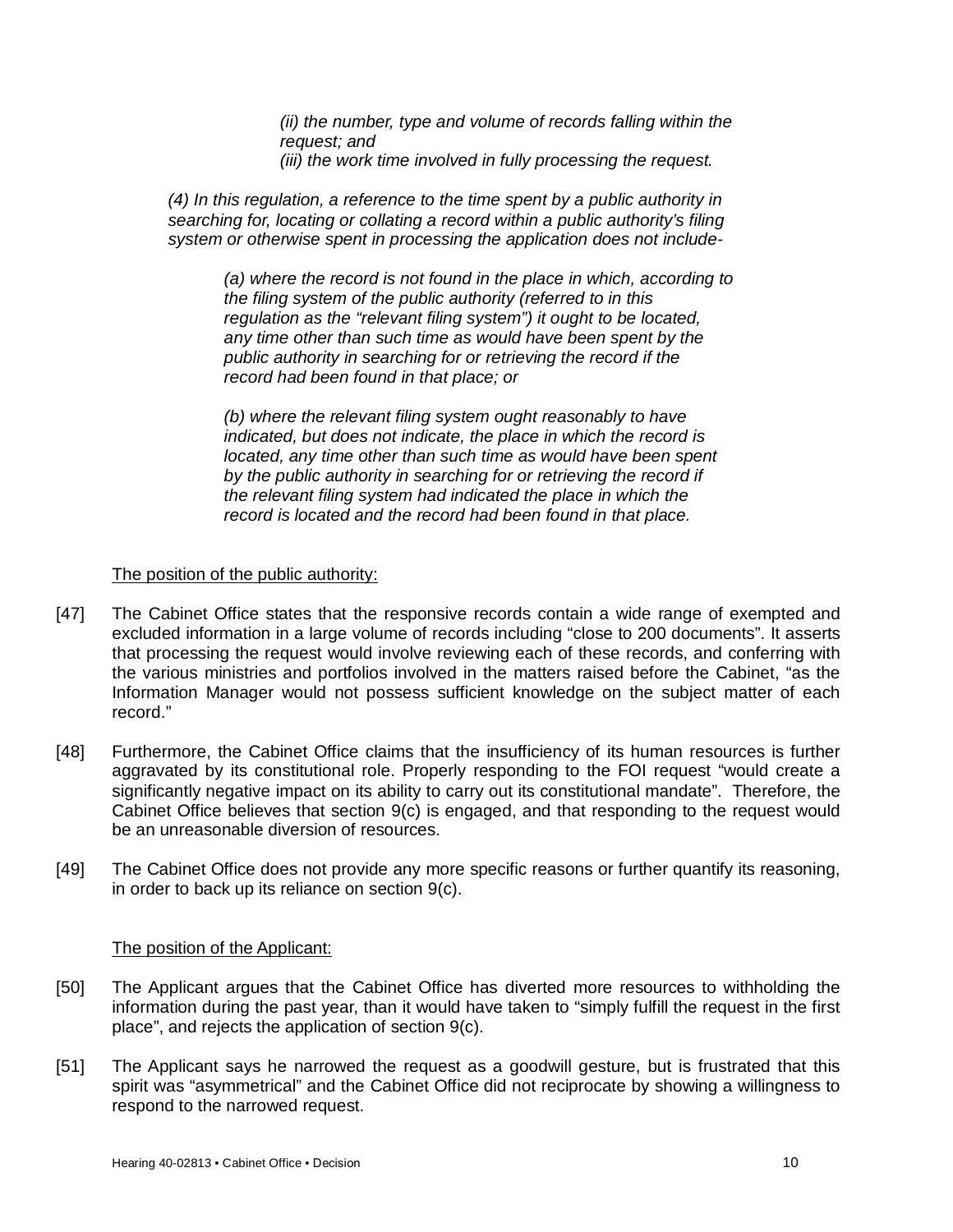### Discussion:

- [52] Even though, as already stated above, a public authority is obligated under the Law to provide reasons for denying access, the Cabinet Office does little to explain why section 9(c) should apply. The submission refers to the need "to research close to 200 documents and to consult with all of the Ministries/Portfolios and various public authorities", and points to the insufficient human resources available to the Cabinet Office to respond to this request under the FOI Law, in order to warrant that claim.
- [53] As explained by the Information Commissioner in Hearing Decision 5, regulation 10(3)(b) specifies the types of factors to be considered when determining whether the diversion of resources would be unreasonable, including:

*(i) the nature and size of the public authority; (ii) the number, type and volume of records falling within the request; and (iii) the work time involved in fully processing the request.<sup>2</sup>*

[54] While this provision is particularly intended to instruct the work of Information Managers, I find it useful as a guide for my own assessment of the application of section 9(c) as well.

## The nature and size of the public authority:

- [55] A general description of the Cabinet Office is provided in section B of this Decision.
- [56] According to the Annual Budget Statement for financial year 2014-15 the Cabinet Office has a target annual budget of \$5,017,000 (revenue from Cabinet), up from 4,923,724 in 2013-14. The same document shows a total number of FTE staff members of 60. These staff members are for the most part divided over a number of smaller offices and units.
- [57] I note in particular that the Cabinet Office has a budget of over \$128,000 for "Freedom of Information and Data Protection Coordination" as executed by the FOI Unit which is tasked, amongst other things, with providing assistance to government entities with questions on the application of the FOI Law.
- [58] I recognize the importance of the work of the Cabinet Office, and agree that it is crucial that it should proceed without unnecessary interruptions, however, it goes without saying that any public authority must make every effort to meet its statutory obligations, including its obligations under the FOI Law. In particular, I would expect an important, and seemingly well-budgeted public authority with in-house FOI expertise, like the Cabinet Office, to recognize the importance of government accountability and the urgency for increased transparency in government, and make every effort to meet its statutory obligations under the FOI Law. This is particularly so in respect of the present narrowed request, given the significant scope reduction as a result of the ICO's negotiations with both parties.
- [59] **Taking into account the nature, budget and staff size of the Cabinet Office, I find the claim that complying with this narrowed FOI request would unreasonably divert its resources, unconvincing.**

 2 *ICO Hearing Decision 5-00310* 6 August 2010 para 26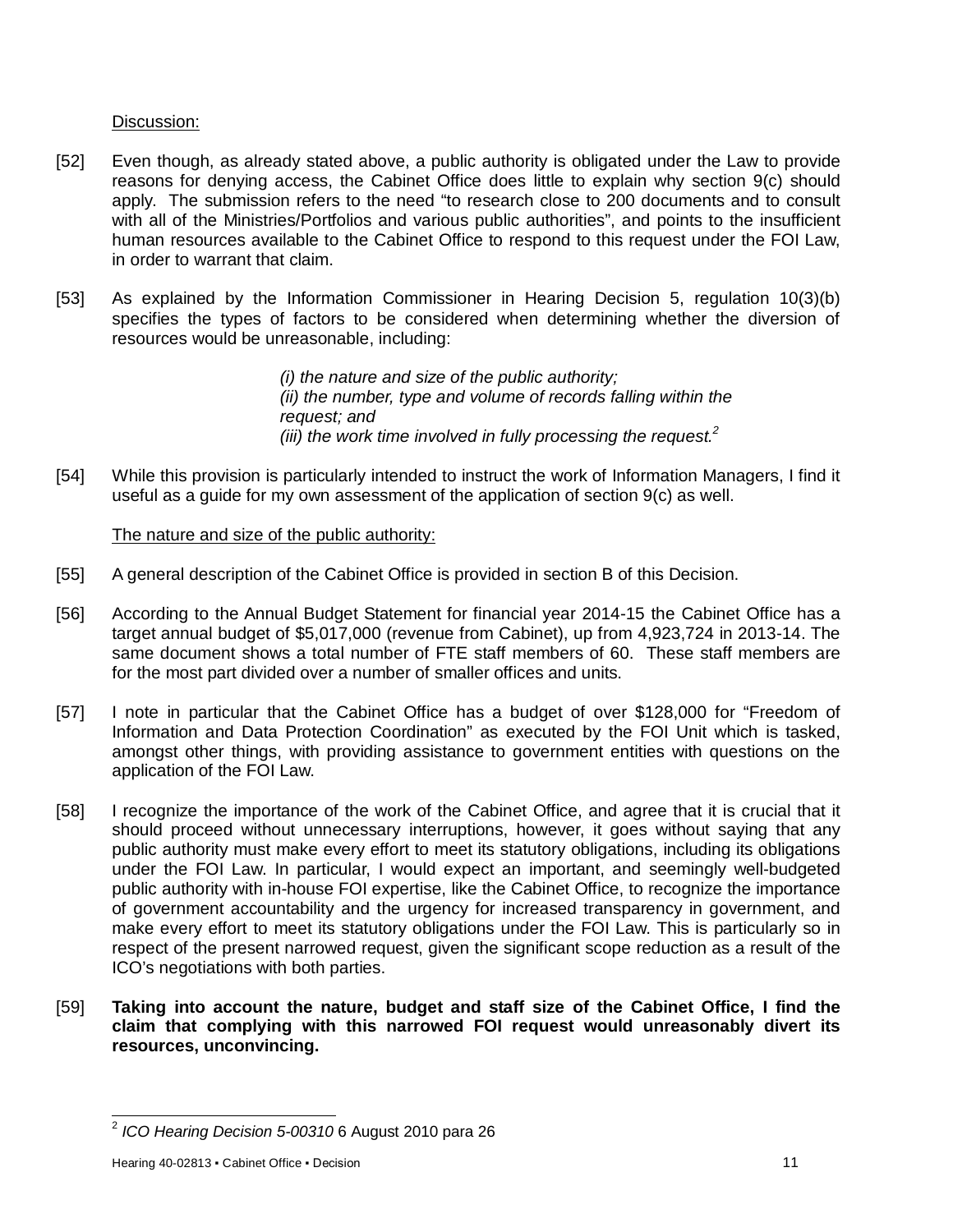## The number, type and volume of records falling within the request:

- [60] I note that the reports accompanying the meeting minutes have already been disclosed, or deferred, as discussed above, and that the focus remains only on the agendas (or "topics") and certain information in the minutes.
- [61] The Cabinet Office's submission does not go into much detail in this regard, but, according to the Cabinet Secretary's internal review decision of 13 September 2013, the original request extended to records of approximately 78 Cabinet meetings. It is stated that each Cabinet meeting deals with some 25 agenda items, and on this basis the Cabinet Secretary calculated that the Information Manager would, at that time, have to review between 1,700 and 2,000 agenda items in order to respond to the request. If this had been the scope of the responsive records in the present Hearing, I would likely have been inclined to agree with the Cabinet Office that compliance with the request would constitute an unreasonable diversion of resources.
- [62] However, quantitatively speaking, the narrowing of the request to eight meetings significantly reduces the number of agenda items to be reviewed to between 174 and 205. Qualitatively speaking, it is reasonable to assume the narrowing of the request also lessens the complexity of the response. On the surface, therefore, the narrowing of the request demonstrates the Applicant's willingness to find a reasonable compromise, but, more importantly, it constitutes a significant reduction of the burden on the public authority.
- [63] If 78 meeting minutes contain between 1,700 and 2,000 "agenda items", as the Cabinet Secretary said, then eight minutes would contain around 200. The information that appears primarily relevant to the request is part of the eight Cabinet minutes. It is not clear to me why this would translate into 200 "documents" to be reviewed as is now being claimed in the submission. As well, the actual number of agenda items may be smaller, since a number of items are likely carried over from one meeting to the next.
- [64] **Consequently, I do not believe that the number, type and volume of records falling within the narrowed request are unreasonable for the Cabinet Office to handle.**

## The work time involved in fully processing the request:

- [65] The Cabinet Office's submission does not provide enough detail about the efforts required to respond to the request. Specifically, no indication is given about the amount of staff time that would be required, although a general claim is made that there are not sufficient human resources at its disposal to review the responsive records.
- [66] Unlike the UK's *Freedom of Information Act* 2000 (FOIA) the Cayman Islands FOI Law does not set a specific amount of work time as a threshold for applying the exception in section 9(c). The UK rules do not apply in the Cayman Islands, but I find them useful for comparison. Under the parallel provision in FOIA and applicable regulations a UK public authority in central government is not obliged to comply with a request if the cost is calculated to exceed £600, after which a standard fee schedule applies. At a standard, prescribed rate of £25 per hour per person, this means that a request would require at least 24 staff hours before the public authority no longer has to comply with the request.<sup>3</sup> In the current case, I do not consider that it would take the Cabinet Office remotely this long to review the records and respond to the narrowed request.

 3 *Freedom of Information Act* 2000 (CH.36 2000) section 12, and *Freedom of Information and Data Protection (Appropriate Limit and Fees) Regulations* 2004 (2004 NO. 3244) regulations 3(2) and 4(4)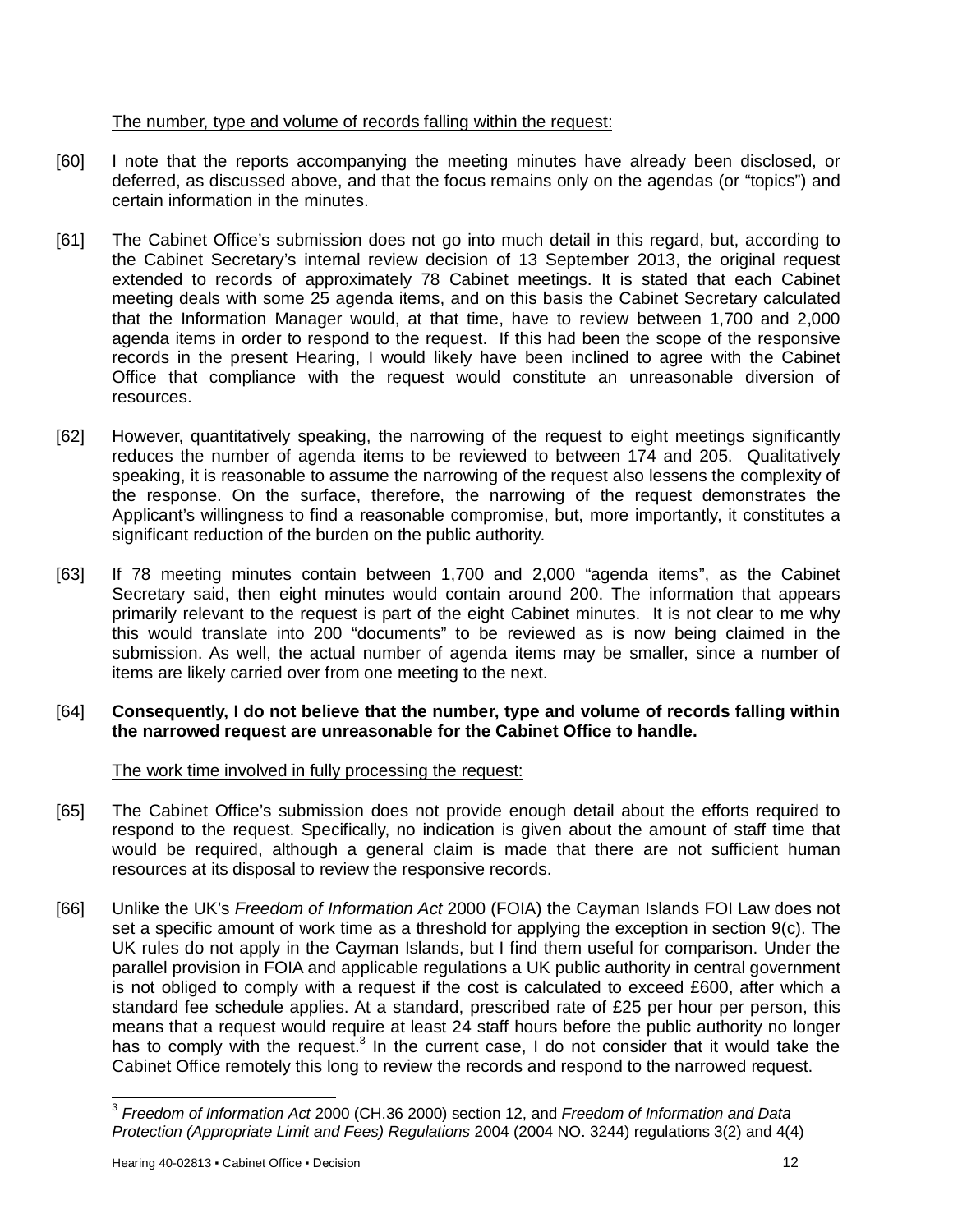- [67] **Therefore, on the basis of the work time involved in processing the request, as well, it would not be an unreasonable diversion of resources to comply with the request.**
- [68] **In conclusion, I do not agree that either on the basis of the nature or size of the public authority, of the number, type or volume of the responsive records, or of the work time involved in processing the request, it would be an unreasonable diversion of the resources of the Cabinet Office to comply with the request, as claimed.**

**Issue 3: Whether disclosure of the records of topics discussed, and decisions taken, in the course of eight Cabinet meetings prior to 20 December 2012 are exempt by reason of section 19(1)(b).**

- [69] Given its reliance on the exception in section 9(c), the Cabinet Office has not yet properly reviewed the responsive records and considered whether any exemptions apply to them or parts thereof. Nor have the records been supplied to me.
- [70] Instead, the application of the exemption is expressed in hypothetical form. I have said the following about this before:

*… The Law specifies the duty and powers of the Information Commissioner in reaching a decision in regards to an appeal against a decision that has previously been made by a public authority, but it does not require the Commissioner to make prognostications about the hypothetical disclosure of entire sets of records before they have even been reviewed in detail…. 4*

[71] As to the blanket application of an exemption to an entire set of records without proper review of the records:

> *Questions of disclosure under the FOI Law must relate to specific records and a blanket application of an exemption to an entire category of records is unjustifiable and disproportionate. Section 12 requires that exemptions be applied only to those parts of a record that are actually exempted. This could never be achieved with a blanket approach.<sup>5</sup>*

[72] Considering the hypothetical nature of the Cabinet Office's statements in regard to exemptions, I am not in a position to decide whether the claimed exemption applies, and I therefore return the decision to the Cabinet Office for review and processing. The Cabinet Office will then have the opportunity to properly decide whether any exemption(s) apply to the responsive records, in whole or in part.

 4 *ICO Hearing 37-02613 Planning Department* para102

 $^5$  Ibid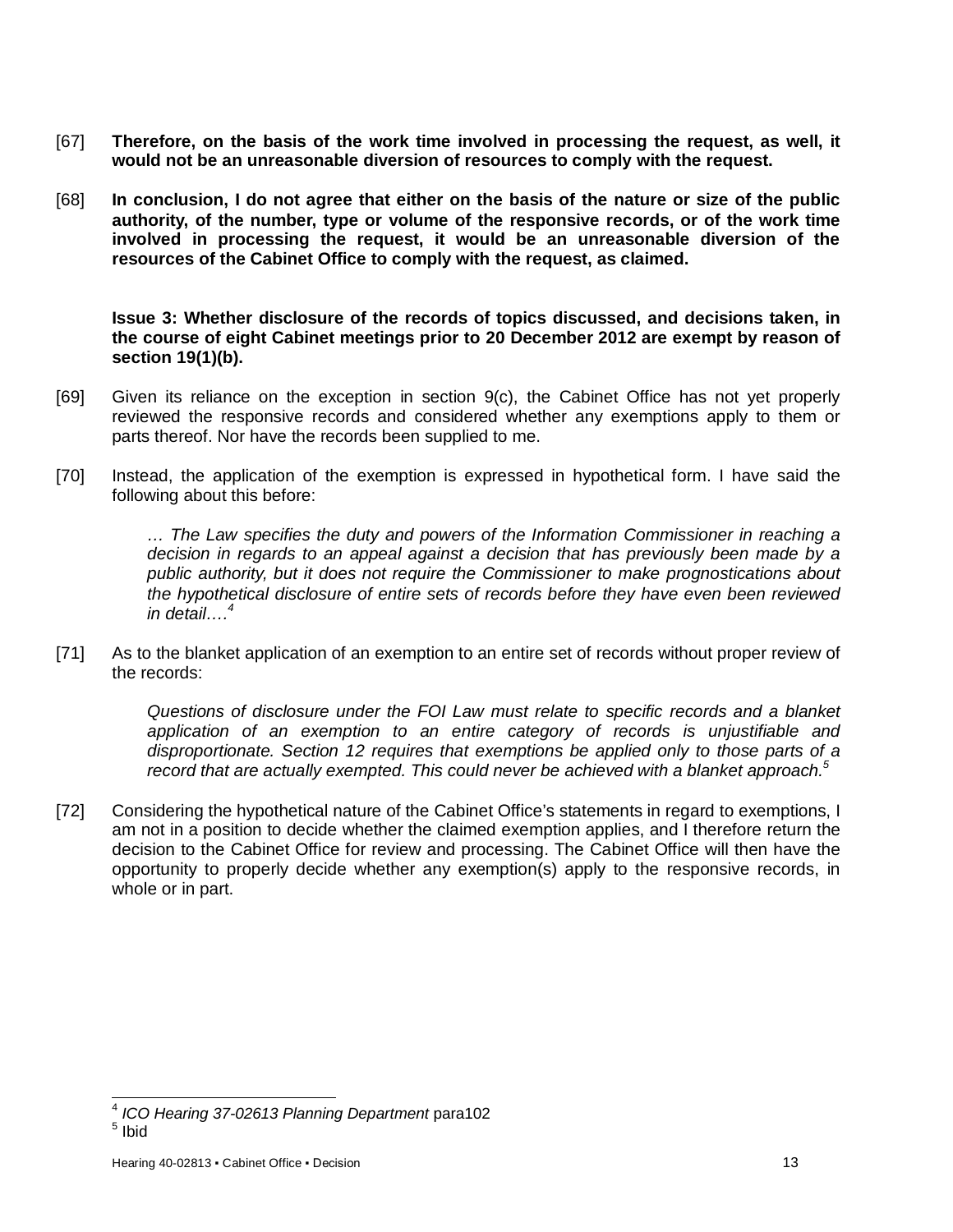# **F. FINDINGS AND DECISION**

Under section 43(1) of the Freedom of Information Law, 2007, I make the following findings and decisions:

## **Findings:**

I find that the Cabinet Office's deferral of the five financial reports under section 11(2)(b) is unwarranted, as I consider that more than a reasonable period of time after the reports' preparation has passed for their publication and presentation to the LA.

I find that complying with the request would not unreasonably divert the resources of the Cabinet Office under section 9(c), as claimed.

Given its reliance on the exception in section 9(c), the Cabinet Office has not yet properly reviewed and argued the application of section 19(1)(b) or any other exemption in regard to the records of Cabinet meetings, or parts thereof, and has argued the application of the exemption in section 19(1)(b) on a hypothetical basis only. Therefore, I cannot reach a decision on the application of this exemption.

### **Decision:**

I require that the Cabinet Office disclose the following five financial reports:

- 1. Deputy Governor Financial Statements of the Portfolio of the Civil Service for the year ended  $30<sup>th</sup>$  June 2012;
- 2. Ministry of Finance Tourism and Development (MFTD) Financial Statements of Cabinet Office for the year ended  $30<sup>th</sup>$  June 2012;
- 3. MFTD Financial Statements of TAB for the year ended  $30<sup>th</sup>$  June 2007;
- 4. MFTD Financial Statements of TAB for the year ended  $30<sup>th</sup>$  June 2008;
- 5. MFTD Financial Statements of TAB for the year ended  $30<sup>th</sup>$  June 2009

I require that the Cabinet Office review the responsive records relevant to the Applicant's narrowed request, and provide me with a new submission within 45 days from the date of this Decision. In doing so, the Cabinet Office may apply any exemption or exception (not counting section 9(c)) it considers appropriate. The Cabinet Office must also supply me with a copy of the redacted, if redaction is necessary, and unredacted records within 45 days from the date of this Decision.

As per section 47 of the *Freedom of Information Law,* 2007, the complainant, or the relevant public body may, within 45 days of the date of this Decision, appeal to the Grand Court by way of a judicial review of this Decision.

If judicial review is sought, I ask that a copy of the application be sent to the Information Commissioner's Office immediately upon submission to the Court.

Pursuant to section 48, upon expiry of the forty-five day period for appeals referred to in section 47, the Commissioner may certify in writing to the court any failure to comply with this Decision and the court may consider such failure under the rules relating to contempt of court.